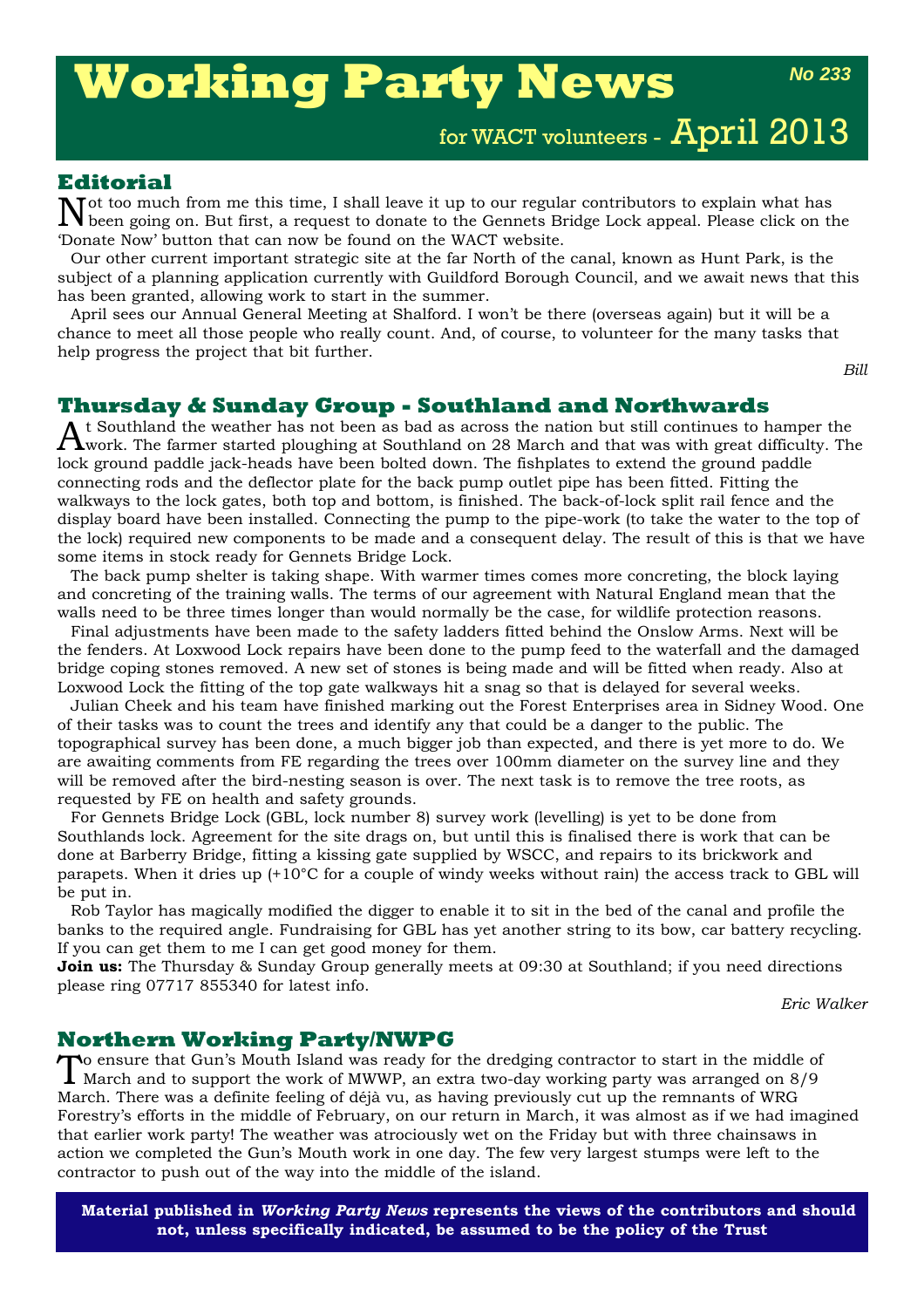On the Saturday we cleared up the trees felled by the contractor on the site of the proposed compound for the Hunt Park summer camp. Tree trunks were arranged to define the area, forming a temporary barrier to retain any fill needed, and to provide a hard surface on which materials and the site cabin will be stored. This latter job awaits the outcome of the planning application currently with Guildford Borough Council and will be a task for NWP before the summer camps start at the end of June.

*Bill Nicholson*

**Tickner's Heath Depot**<br>**T** Tey its spring - although you wouldn't think it in this neck of the woods. We at long last managed to Hey its spring - although you wouldn't think it in this neck of the woods. We at long last managed to get to the slipway and complete the repairs to the dredger, excluding painting the engine room doors that is, but this will have to wait until the warmer weather arrives as Peter Foulger needs the 'old girl' on the canal.

Pleased to say that recently the Green Goddess (6in pump) proved reliable and helped drain the new lock so that Kev Baker and his team could carry out some much-needed repairs. It seems as though disconnecting the lead from the water temperature sensor stopped the beast cutting out. Our experts (Francis Wellerd and Mick Jones) think that the relay in the magic green box is a trifle too sensitive so plans are afoot to introduce a larger resistor in the circuit. This should, hopefully, allow us to reconnect the sensor. Francis and Mick have also fitted a water trap in the fuel line, which will help keep the fuel clear of moisture.

The Aqua-dock is now safely back at the depot and has been checked. There are some items missing, but as these only seem to be spare internal pins and washers it will not prevent the dock from being assembled correctly. There is, however, one point to note: care should be taken when assembling the dock as the steel assembly tools have a tendency to tear out the internal lugs of the plastic external pins if over tightened or too much pressure applied. So for those who intend to assemble the dock please don't eat too many Shredded Wheat for breakfast.

So other than some housekeeping and gardening a bit of a quiet month. All the best.

*John Smith*

# **The Mrs Bucket Group - keeping up appearances on Mondays**

What awfully unseasonable weather, only two days of spring temperatures and those on days we<br>Wweren't out! Most of our deployment at our March meetings has been at Drungewick Lane, the first working with the Hedge Laying Group and the second continuing the work cutting the hedges. We've tidied up quite a lot but some remains to be done. At the request of Chairman Sally, three members of the group cleared most of the ivy off Gosden aqueduct leaving only a small area which we did not have the owner's permission to touch.

With the holidays intervening, we meet again on 8 April and 22 April, possibly to start work on our nine main sites.

*Nick Wood*

# **Mid Week Working Party**

I won't begin this with the obvious and seemingly now obligatory observation concerning unseasonable<br>I weather patterns, exceptional levels of water and associated ooze, general shortages of gas and hot air weather patterns, exceptional levels of water and associated ooze, general shortages of gas and hot air etc, etc. No, I said that I won't, but however, for whatever reasons, the Mid Week Working Party has not been able to get out that much recently. But as we didn't manage to hit the last WPN copy date there are a few things to report here from over the past couple of months.

| <b>Working Party Diary</b>                                |                                                                                        |                                                                                  |  |  |
|-----------------------------------------------------------|----------------------------------------------------------------------------------------|----------------------------------------------------------------------------------|--|--|
| Usually first & third Mondays of<br>the month             | 'Mrs Bucket' - Keeping Up<br>Appearances                                               | Details from John Empringham                                                     |  |  |
| Every Wednesday                                           | Mid-Week Working Party                                                                 | Check with Ray Pick for confirmation of<br>venue                                 |  |  |
| Every Wednesday (plus Thursday<br>and Sunday as required) | Loxwood Link Maintenance                                                               | Check with Key Baker                                                             |  |  |
| Every Wednesday                                           | Maintenance sessions at Tickner's<br><b>Heath Depot</b>                                | Contact John Smith/Ken Bacon                                                     |  |  |
| <b>Tuesdays or Fridays</b>                                | Winston Harwood Group                                                                  | Contact Tony Clear for details                                                   |  |  |
| Thursday and Sunday                                       | Eric Walker's Group (construction)                                                     | <b>Contact Eric Walker for details</b>                                           |  |  |
| 27 April morning                                          | Small boat rally at Gun's Mouth,<br>Members' boat trips to view work at<br>Gun's Mouth | See Wey South<br>For more details of Boat trips<br>email events@weyandarun.co.uk |  |  |
| 27 April 2.30pm                                           | <b>WACT Annual General Meeting</b>                                                     | <b>Shalford Village Hall</b>                                                     |  |  |